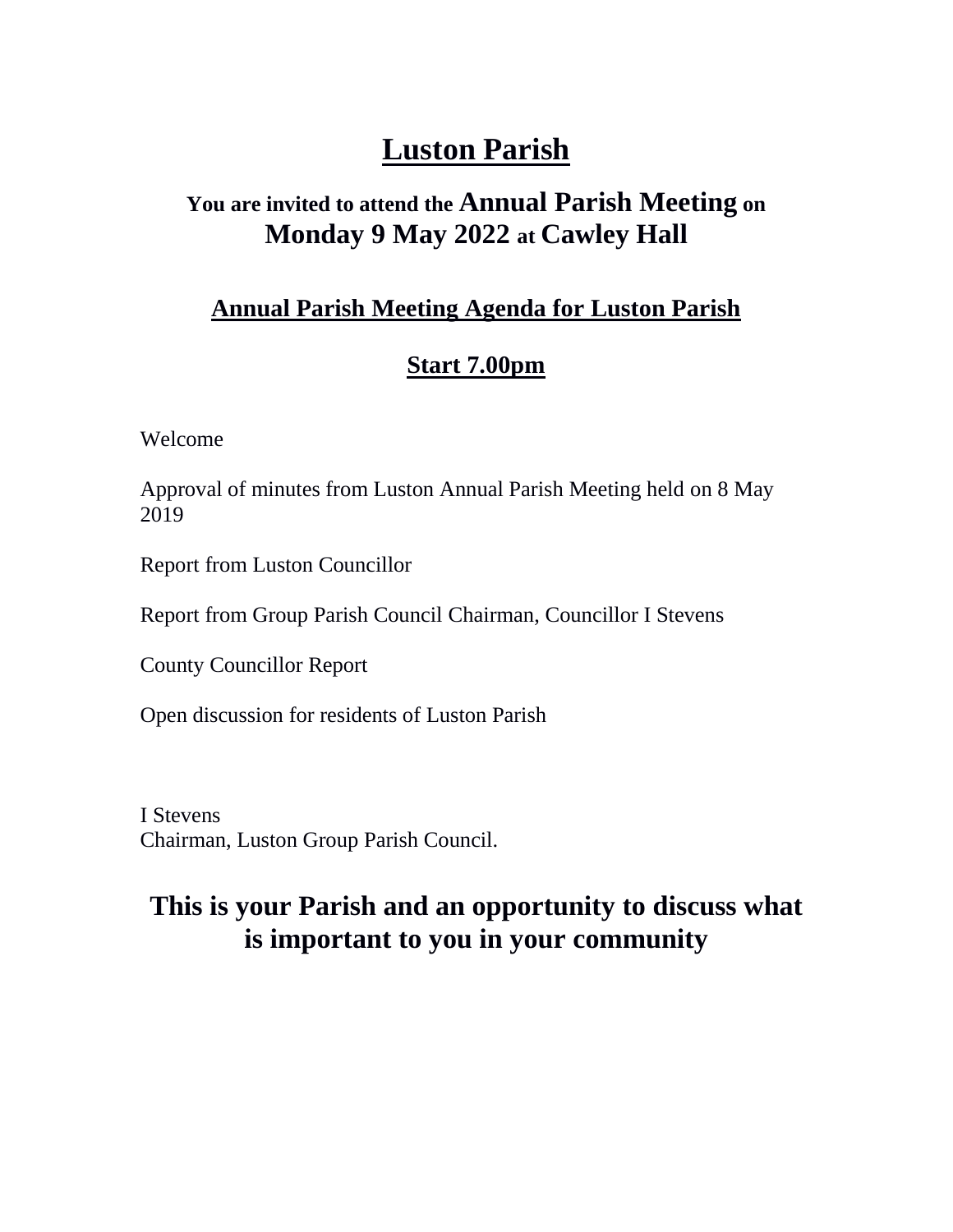## **Moreton, Ashton and Eye Parish**

### **You are invited to attend the Annual Parish Meeting on Monday 9 May 2022 at Cawley Hall**

#### **Annual Parish Meeting Agenda for Moreton, Ashton and Eye Parish**

#### **Start 7.15pm**

Welcome

Approval of minutes from Moreton, Ashton and Eye Annual Parish Meeting held on 8 May 2019

Report from Moreton, Ashton and Eye Councillor

Open discussion for residents of Moreton, Ashton and Eye Parish

I Stevens Chairman, Luston Group Parish Council.

## **This is your Parish and an opportunity to discuss what is important to you in your community**